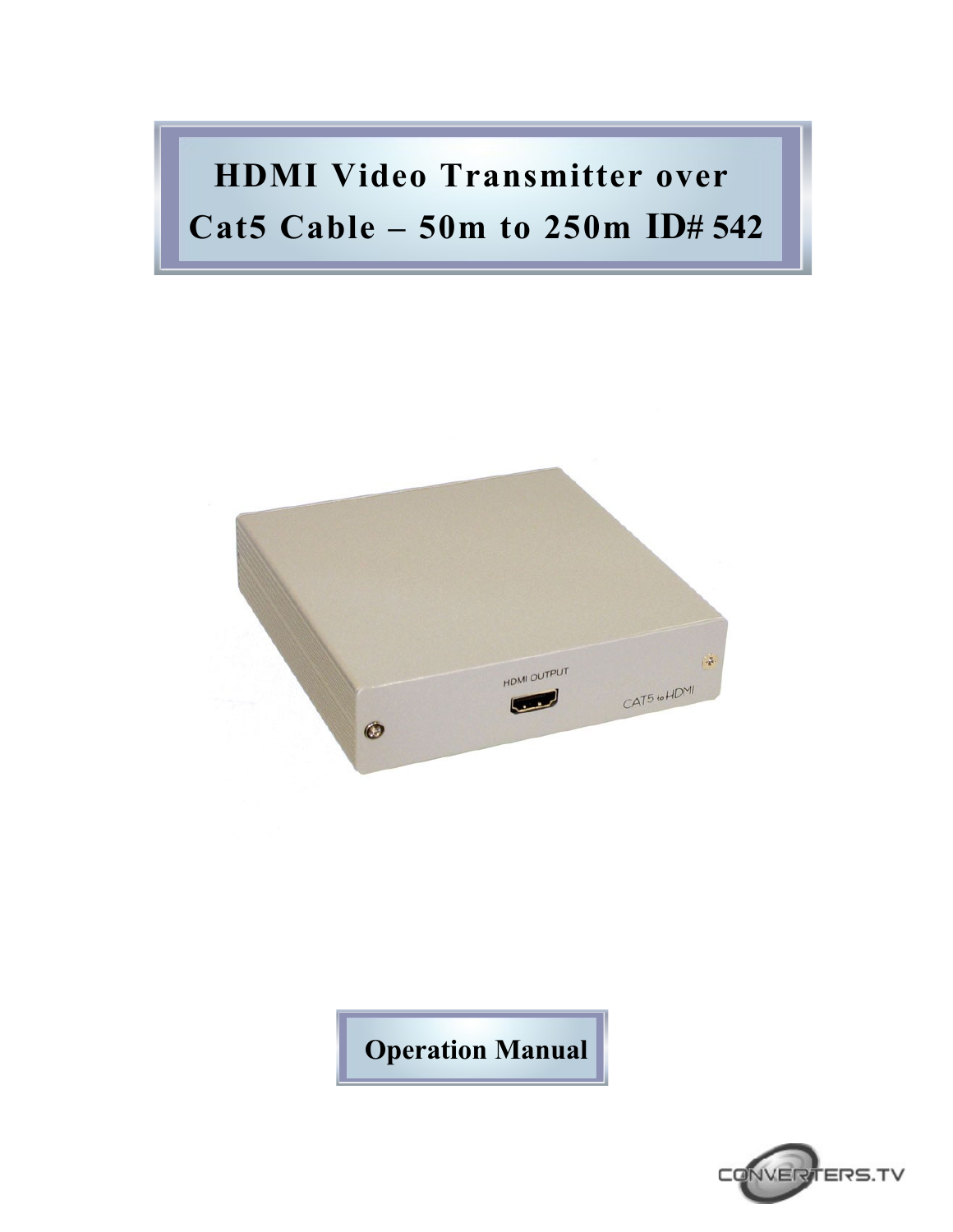#### **Introduction**

*HDMI Video Transmitter over Cat5 Cable - 50m to 250m* is the transmitter (Tx) unit of HDMI over CAT5 Tx/Rx solution, depends on the type of receiver (Rx) unit used, HDMI Video Transmitter over Cat5 Cable - 50m to 250m can extend HDMI signal through CAT-5 cables for a distance up to 50/100/150/250 meters. The installation of HDMI Over CAT5 is easy and quick, simply place HDMI Video Transmitter over Cat5 Cable - 50m to 250m next to your HDTV source such as a DVD player, then place the receiver unit (**ID # 539 / ID # 540 / ID #541**) next to your display, and get all necessary cables connected to complete and enjoy.

#### **Features**

- **1.** Compliant with HDMI 1.2, HDCP 1.1 and DVI 1.0 specifications.
- **2.** Supports CAT-5/CAT-5E/CAT-6 cables of variable types.
- **3.** Supports high definition input up to 1080P, output resolution follows input.
- **4.** Easy to install and simple to operate.

### **Operating Functions and Controls Front Panel**



#### **1. HDMI OUTPUT:**

Connect the HDMI input port to the HDMI or DVI output of your source equipment such as DVD player or set-top-box.





**Rear Panel**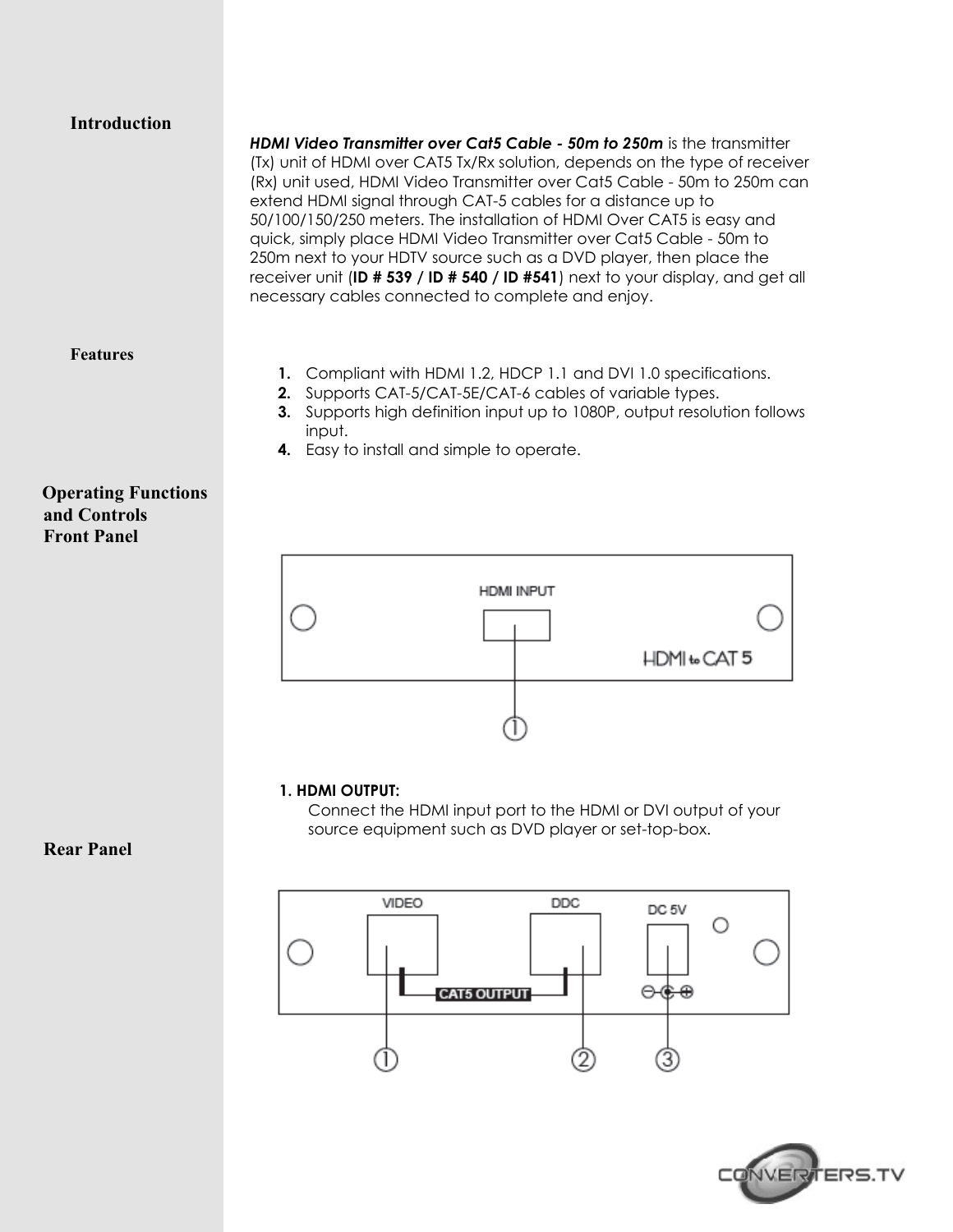#### **1. VIDEO OUTPUT:**

Connect the VIDEO output to the VIDEO input of the receiver unit using CAT-5/CAT-5E/CAT-6 cable.

## **2. DDC OUTPUT:**

Connect the DDC output to the DDC input of the receiver unit using CAT-5/CAT-5E/CAT-6 cable. **Note:** For advanced user only, if it's known that the DDC or HDCP data are not required for the source and the display, you can use

a single CAT-5 cable to connect the VIDEO ports of transmitter and receiver.

#### **3. Power:**

Plug the 5VDC power supply into the unit and connect the adapter to AC wall outlet.

#### **Specifications**

| 1. Supported resolutions:                               | HDMI - 480i/480p, 576i/576p, 720P@50/60Hz,<br>1080i@50/60Hz, 1080p@50/60Hz    |
|---------------------------------------------------------|-------------------------------------------------------------------------------|
| 2. Input:                                               | 1 CAT-5 input for VIDEO, 1 CAT-5 input for<br>DDC.                            |
| 3. Output:<br>4. Power:<br>5. Dimensions:<br>6. Weight: | 1 HDMI female port<br>5V DC power supply<br>123(W) x 125(D) x 30(H)mm<br>700g |